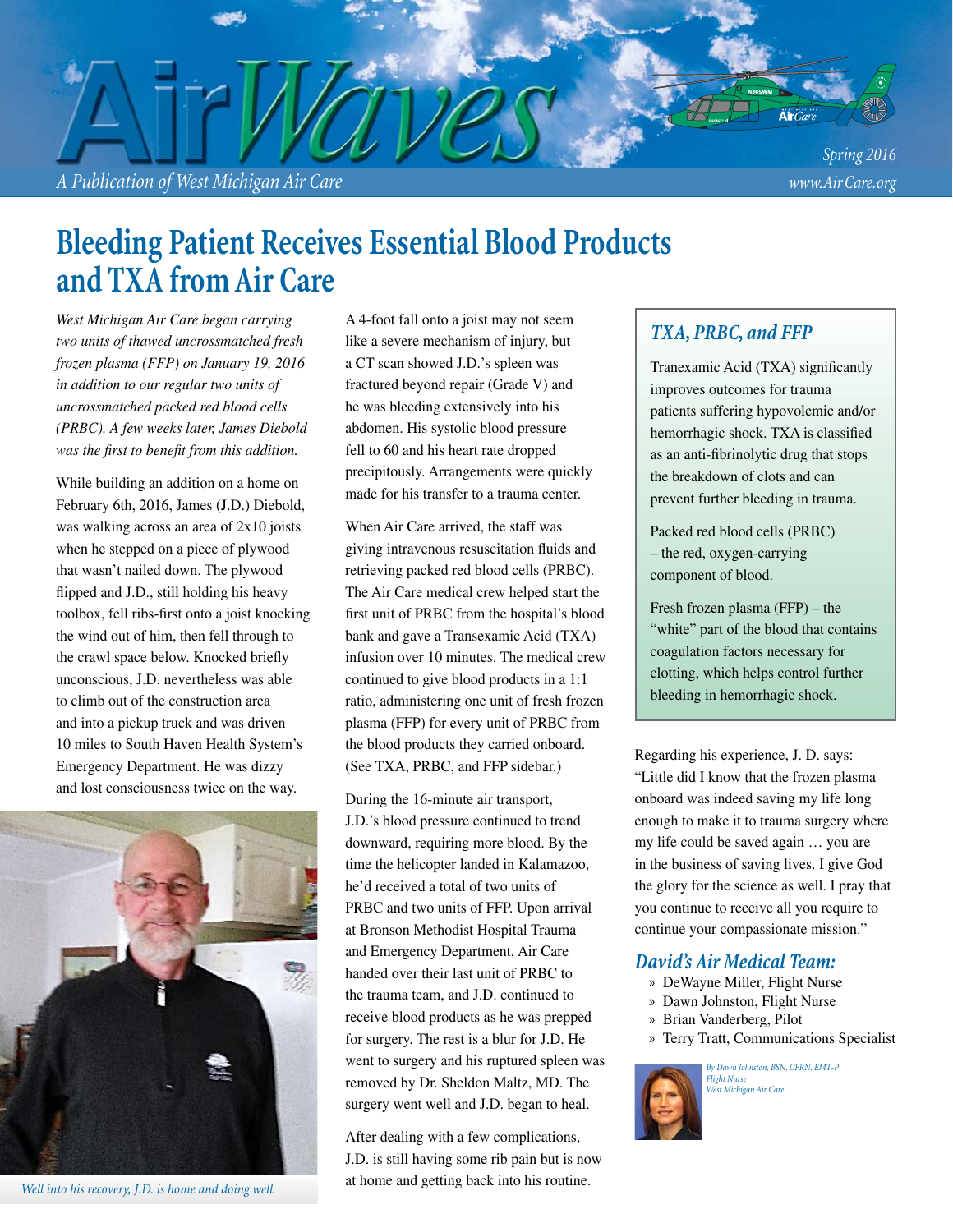# **Air Care Now Carries Fresh Frozen Plasma for Patients in Hemorrhagic Shock**

*A joint effort between Bronson Methodist Hospital (BMH) and Borgess Medical Center (BMC) with Air Care has opened the door to improved outcomes for bleeding patients during air transport.*

**A better resuscitation means better outcomes for patients in hemorrhagic shock.** That was the motivation for adding fresh frozen plasma (FFP) to Air Care's cooler of packed red blood cells (PRBC). This change began on January 19th, 2016.

Ongoing research in the area of hemorrhagic shock has led to improvements in the resuscitation goals, such as earlier use of plasma. Air Care requested the addition of FFP to its cooler of packed red blood cells when we first learned it was feasible. In the past, FFP availability was limited by a 20-minute thawing process and the small quantity of uncrossmatched

# **Photo Submission**

FFP in storage at blood banks. New research, however, has broadened the availability of uncrossmatched FFP and a new process has enabled Air Care to carry two units on board for patients in hemorrhagic shock, along with the 2 units of PRBC we have always carried.

Many people were instrumental in making this change and Air Care wishes to say a huge "Thank you!" to Carol Bradley, Blood Bank Director at BMH for facilitating this project. Additional thanks are due to Jayme Heimonen, Blood Bank Technical Specialist at BMC and the blood bank medical directors and staff at both hospitals, along with Dr. Scott B. Davidson, MD, FACS and Dr. Thomas J. Rohs, MD, Trauma Services Medical Directors for BMH and BMC, respectively. This joint effort between hospitals with Air Care has opened the door to improved outcomes for Air Care's patients. Now that FFP has been added to our arsenal to combat hemorrhagic shock, alongside PRBC and tranexamic acid (TXA), patients can be better resuscitated during air transport.





*Thanks to Derek Lott for snapping this great shot of Air Care at a scene with Martin Township Fire Department.*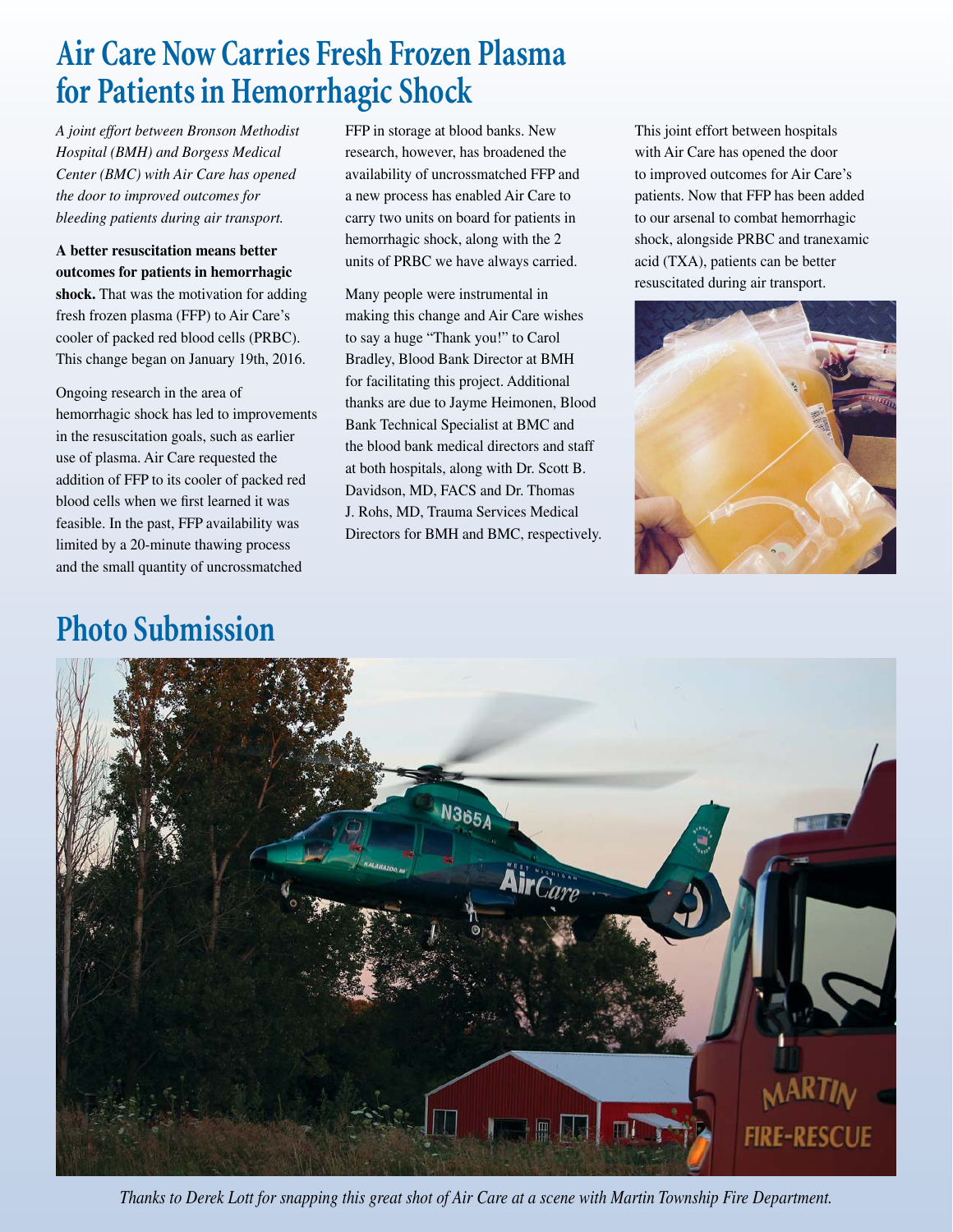

## **Where Will You Land Us? Scheduling for LZ Classes Now in Progress!**

Landing Zone Safety Training is recommended every two years. Air Care provides this free class with a live demo and gives each attendee one (1.0) EMS Operations credit. Plan on attending an LZ class in your area or call to schedule one for your fire department. We encourage local EMS and law enforcement to attend as well!

#### *"What If I Can't Attend an LZ Class?"*

Now Air Care's Landing Zone class is available anytime, anywhere! Go to our website at www.AirCare.org. Under "Resources", click on "LZ Training". In 20 minutes, you'll watch a full LZ refresher. You can even complete an "open book" quiz during the video to turn in to your training officer. (Sorry – no EMS credit is available for this option.)

#### *"I'm On Scene and Wish I Had a Checklist"*

Bookmark our mobile website to your phone (see next page). It's like having an LZ instructor on scene. This handy reference helps you quickly:

- » Review how to set up and safeguard a landing zone with our checklist
- » Use the Fly Guides to see if a patient needs air transport and
- » Call to request a helicopter transport.